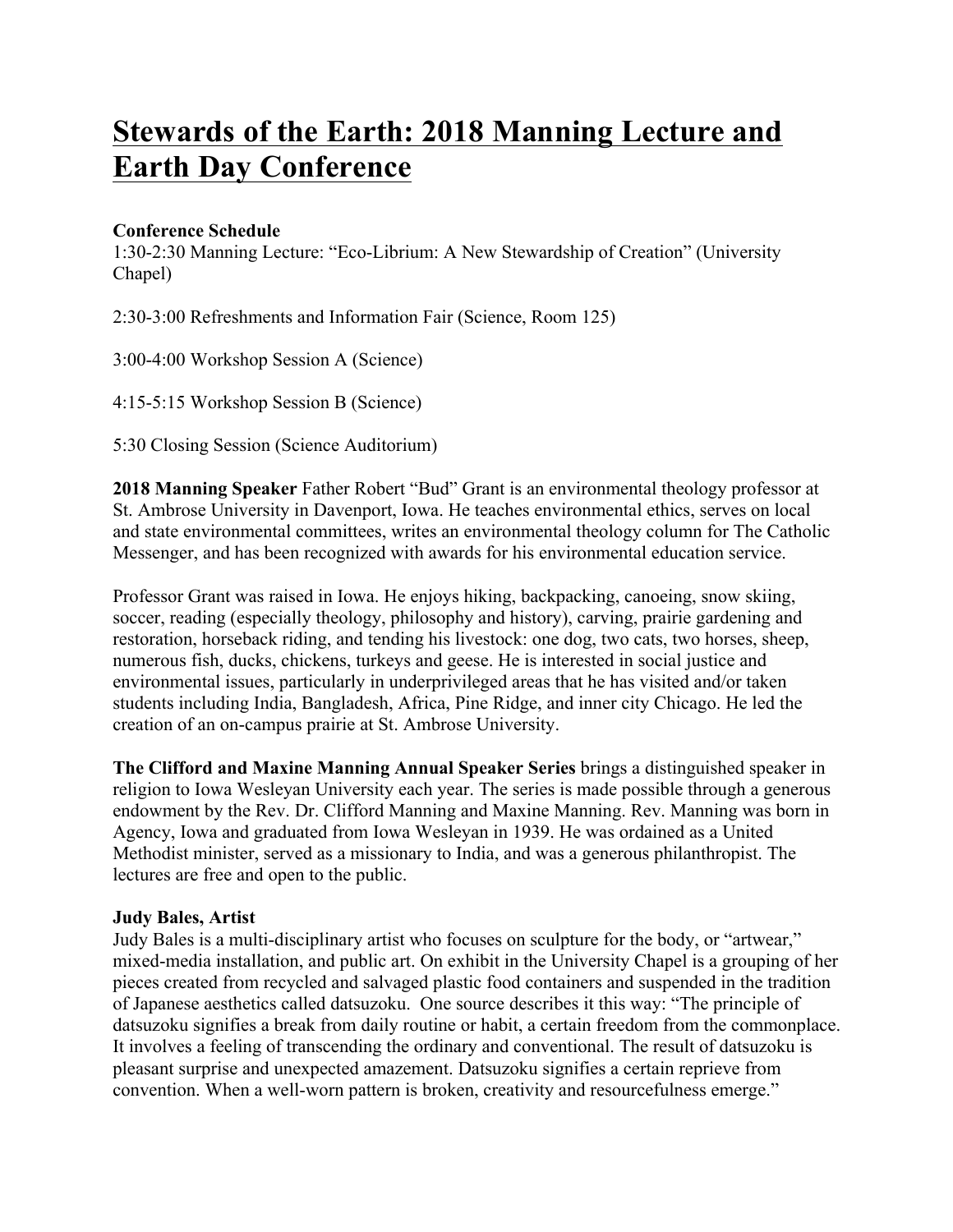| Workshop Session A 3:00-4:00 pm                                                                                                                   | <b>Workshop Session B</b><br>$4:15-5:15$ pm                                                                                                       |
|---------------------------------------------------------------------------------------------------------------------------------------------------|---------------------------------------------------------------------------------------------------------------------------------------------------|
| Aldo Leopold and the Roots of the "Land<br>Ethic," Steve Brower (Science 131)                                                                     |                                                                                                                                                   |
| Composting: Making Black Gold for your<br>Garden, Jean Thomson (Science 222)                                                                      | Composting: Making Black Gold for your<br>Garden, Jean Thomson (Science 222)                                                                      |
| Farming that Mimics Nature Can Regenerate<br>Soils, Sequester Carbon, and Solve Water<br>Quality Problems, Francis Thicke (Science<br>Auditorium) | Farming that Mimics Nature Can Regenerate<br>Soils, Sequester Carbon, and Solve Water<br>Quality Problems, Francis Thicke (Science<br>Auditorium) |
| Improving Water Quality in Iowa, Diane<br>Rosenberg (Science 221)                                                                                 | Improving Water Quality in Iowa, Diane<br>Rosenberg (Science 221)                                                                                 |
| Planting for Pollinators: Growing Native<br>Prairie and Woodland Species for Pollinator<br>Use and our Enjoyment, Lisa Louck (Science<br>317)     |                                                                                                                                                   |
| The Quilt Game for Climate Change, Sarah<br>Paulos (Science 219)                                                                                  | The Quilt Game for Climate Change, Sarah<br>Paulos (Science 219)                                                                                  |
| Recycling to Save the Planet, IW Biology<br>Students (Science 220)                                                                                |                                                                                                                                                   |
|                                                                                                                                                   | Reduce Your Ecological Footprint, Bert Miller<br>(On location at the Miller property,<br>transportation available)                                |
|                                                                                                                                                   | Stewardship and God's Great, Green Creation,<br>Rev. Deborah Stowers (Science 131)                                                                |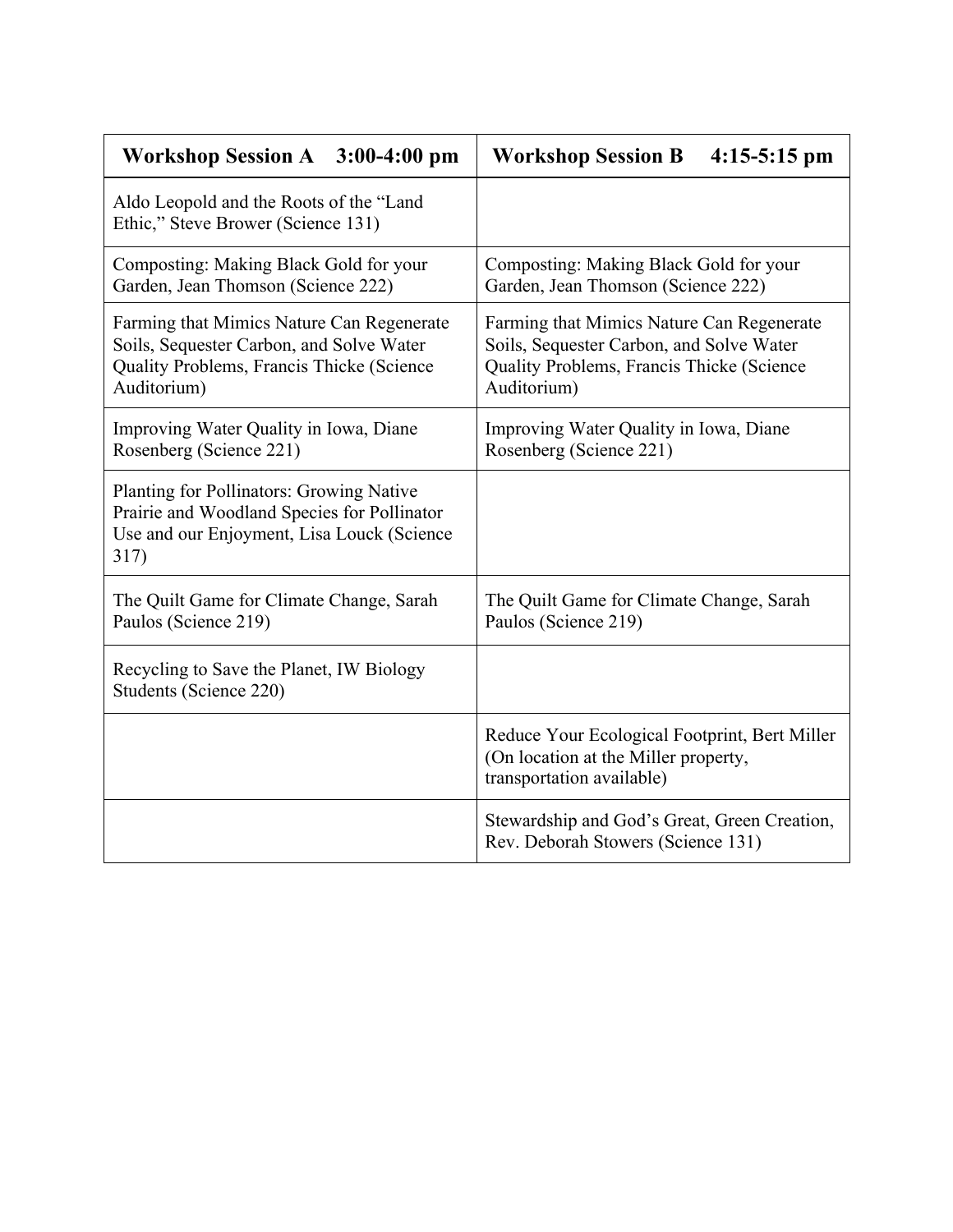### **Aldo Leopold and the Roots of the "Land Ethic"**

### *(Science 131, 3:00 pm)*

Most people who have read Aldo Leopold are familiar with his wilderness preservation work in the Southwest or his land restoration work in Wisconsin. However, little has been known or popularized about the first 20 years of his life growing up in Burlington and his formative school years. Brower's research shows how Leopold's childhood adventures in nature initiated his "Land Ethic" journey and created a model for raising children today.

**Steve Brower,** President, Leopold Landscape Alliance, Burlington, Iowa. Steve grew up in Aldo's neighborhood, knew the family, and as a landscape architect uses *A Sand County Almanac* and the tenets of the "Land Ethic" to guide his conservation and design work.

# **Composting: Making Black Gold for Your Garden**

### *(Science 222, 3:00 pm and 4:15 pm)*

Making compost in your back yard diverts waste from the landfill and augments your garden soil with valuable organic material. Best of all, it can be done at no cost to you and so easily that it will fit the lifestyle of a very busy or lazy gardener!

**Jean Thomson,** Henry County Master Gardener. Jean taught English at IWU for 30 years and has gardened in her spot at the edge of oak woodlands for 40 years.

## **Farming that Mimics Nature Can Regenerate Soils, Sequester Carbon, and Solve Water Quality Problems**

### *(Science Auditorium, 3:00 pm and 4:15 pm)*

It was nature's ecological processes that created Iowa's deep, rich soils. Since we started farming in Iowa, we have lost half our topsoil to erosion and 60% of our soil carbon to oxidation. When we design and manage farms in accord with the principles of nature's ecology, we begin to rebuild our soils, creating healthier soils and landscapes, sequestering carbon in the soil, solving our water quality problems, and creating healthier food and more robust local economies.

**Francis Thicke**, Radiance Dairy. Francis, with his wife Susan, is the owner and operator of an organic dairy and crop farm near Fairfield. They process their milk on the farm and market organic dairy products through local grocery stores and restaurants. They are also experimenting with innovative regenerative organic farming practices on their farm. Francis has a Ph.D. in agronomy/soil fertility and has in the past served as the National Program Leader for Soil Science for the USDA-Extension Service.

# **Improving Water Quality in Iowa**

### *(Science 221, 3:00 pm and 4:15 pm)*

There are many factors that contribute to Iowa's poor water quality. Concentrated animal feeding operations (CAFOs), also known as factory farms, have a significant impact on Iowa's waterways. This session will look at the ways CAFOs contribute to water pollution and explore some ways this can be reduced.

**Diane Rosenberg,** President and Executive Director, Jefferson County Farmers & Neighbors, Inc. Diane is also an Iowa Consultant with the Socially Responsible Agricultural Project. She is a founding member of the Iowa Alliance for Responsible Agriculture, a coalition of 27 community, state, and national organizations founded in 2014 calling for a factory farm moratorium until there are less than 100 water impairments.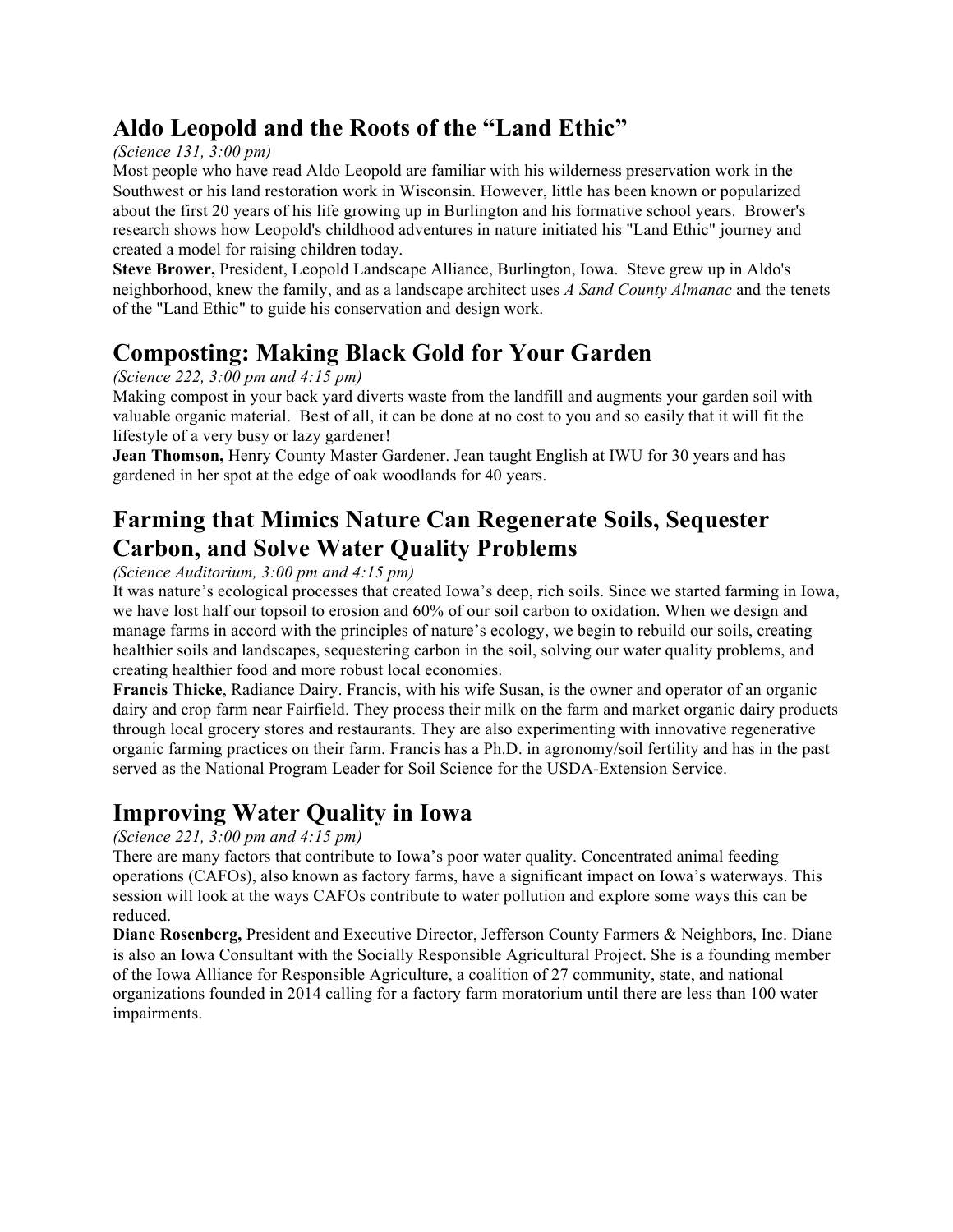# **Planting for Pollinators: Growing Native Prairie and Woodland Species for Pollinator Use and our Enjoyment**

### *(Science 317, 3:00 pm)*

Our native pollinators have evolved with our wide variety native plants, and utilizing these native plants in the landscape will be the most beneficial for the widest array of species. By working with what you have and learning more about pollinator needs, you can maximize even a small yard or space to provide vital habitat to pollinators all year round.

**Lisa Louck**, Iowa DNR District Forester. Covering Lee, Des Moines, Henry and Louisa Counties, Lisa works with woodland owners to manage for healthy woodlands, and also provides technical information to citizens, cities and groups on planting, care and all things tree related. She lives in Burlington with her husband and son, and enjoys getting outside in her free time also.

# **The Quilt Game for Climate Change**

### *(Science 219, 3:00 pm and 4:15)*

This interactive session will use quilts as a metaphor to better understand climate change and consider how to be part of the solution through practical action. We will explore climate change and the religious response. We will examine the concept of "climate justice" and leave with practical ideas for making a difference.

**Sarah Paulos**, Interfaith Power and Light. Lisa has served as the Program and Outreach Coordinator for Iowa Interfaith Power & Light since 2007. She is the creator of the Cool Congregations program, helping congregations and their members reduce their energy use as an act of faith. She has delivered this program to over 450 congregations in Iowa and 16 other states. It is now a program of the national Interfaith Power and Light organization.

## **Recycling to Save the Planet**

### *(Science 220, 3:00 pm)*

What can and cannot be recycled in and around Mt. Pleasant, Iowa? Learn what the triangles with numbers in them stamped into your plastics mean and which can or cannot be recycled. Learn how rapidly materials decompose. Show your support for Topics in Biology students who would like to see a recycling program come to the Iowa Wesleyan campus.

**Gail B. Wortmann**, Iowa Wesleyan Science Professor. This workshop will be led by the students of Professor Wortmann's "Topics in Biology" class. This semester, they have been working on developing a recycling program for the Iowa Wesleyan campus. Gail has 45 years of teaching experience and has served as Iowa's Teacher of the Year, a Pioneer Mentor, a member of North Central Regional Educational Laboratory Teacher Advisory Council, an Access Excellence Fellow, and served on the Governor's Executive Council for STEM in Iowa.

# **Reduce Your Ecological Footprint**

*(4:15 pm, Participants will travel to Bert Miller's property for this workshop; transportation available)* This workshop will be offered on location at Bert Miller's property west of Mount Pleasant. Bert and his wife Laura live in a solar house and grow organic fruits and vegetables. On this tour, participants will observe and discuss passive solar, active solar, wind turbines, geothermal heating and cooling, root cellars, gardening, orchards, small scale green houses, bee-keeping, and raising chickens and fish. **Bert Miller**, Teacher and environmentalist. Bert grew up in Iowa and has always been interested in the natural world. He graduated from the University of Iowa, Idaho State and Drake University. He works as a teacher and librarian at the WACO School District.